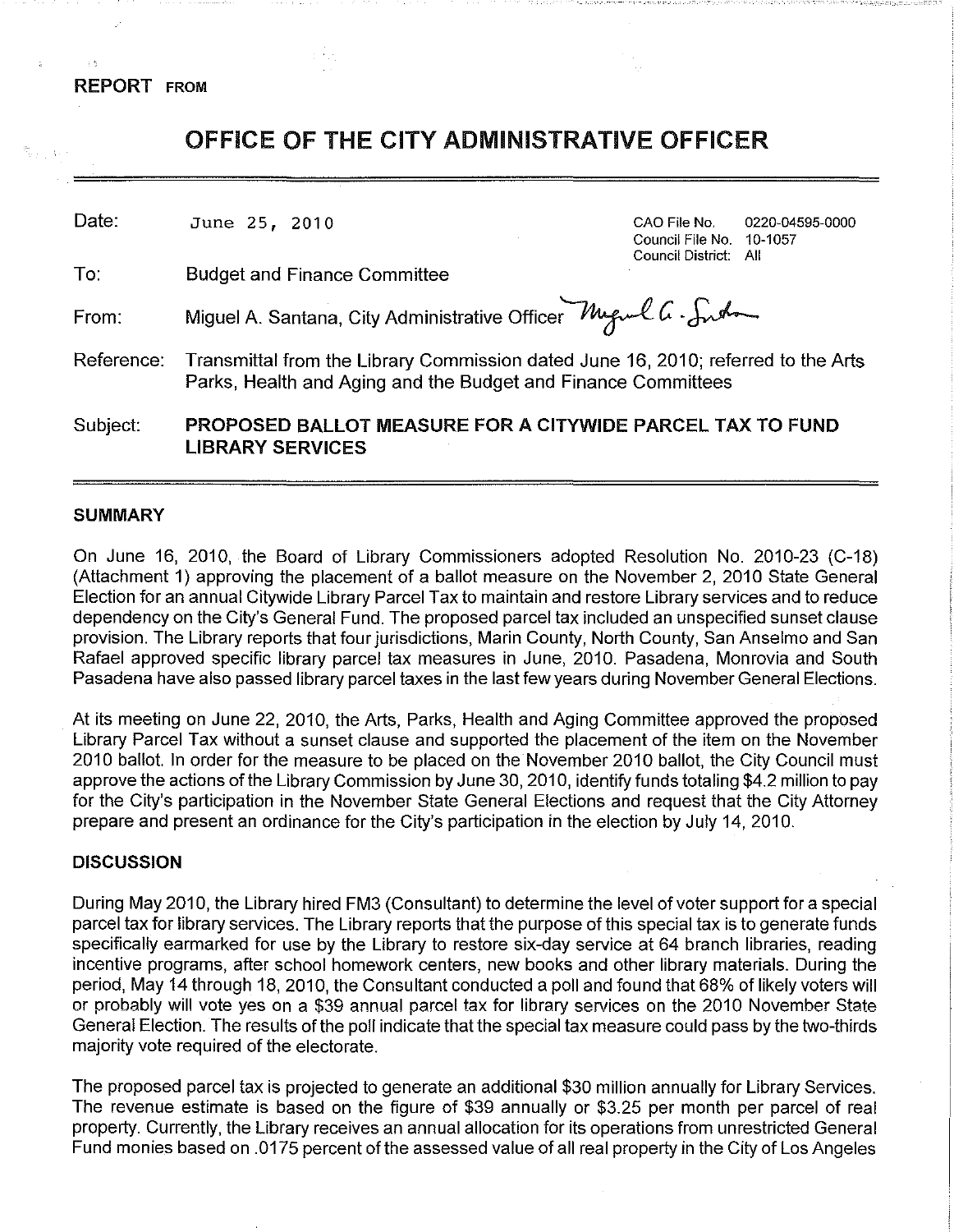**CAO Fhto f.Jo. PAGE**  0220-04595-0000 2

as mandated by the City Charter. The Library budget for 2010-2011 is \$131,732,200. A detailed breakdown of the funding is provided in the attached chart (Attachment 2).

If the proposed ballot measure is passed, the Library reports that the additional revenue would be used to offset the impact of the decline in assessed property value, restore 304 positions and \$10 million in funding eliminated in the 2010-11 budget. The remaining \$20 million could be used to augment and enhance the library programs mentioned above and for related costs thereby reducing the Library's dependence on the General Fund. The Library Commission's decision to place the measure on the November 2010 ballot is based on polling results and recommendations from the Consultant.

The City Clerk has estimated that the cost to place the proposed measure on the ballot for the November 2010 General Election will be approximately \$4.2 million because this election is conducted by the County of Los Angeles and there are costs associated with participating in the County-run election (Attachment 3 ). The 2010-11 Budget does not provide any funding for the November 2010 General Election because, at present, it is not expected that the City will have specific items on the November ballot. Funding is provided for the May 2011 election. If the Library measure were placed on the ballot for the City's May 2011 election, no additional funding would be required.

As a result of the City's financial situation it is recommended that the special parcel tax be placed on the May 2011 ballot because it will not result in any additional costs to the City. If the Council approves the placement of the parcel tax initiative on the November 2010 ballot, it will be necessary to identify funding for the \$4.2 million in additional election costs for the single measure and to instruct the City Attorney to prepare an ordinance for the City's participation in the election by July 14, 2010.

If the decision is made to proceed with a November ballot date, it is recommended that the Library Department be instructed to identify resources to fund the election costs. If sufficient resources are not available, and if there are available monies in the Reserve Fund, a loan could be approved with the understanding that the Library would be responsible for repayment of the loan from Library operating funds or from proceeds from the successful passage of the parcel tax for repayment of the loan. In the event that this item is placed on either the March or May, 2010 ballot, it is recommended that the Library reimburse the City Clerk for any incremental election costs associated with the addition of the ballot measure.

# RECOMMENDATION:

That the Council:

 $\sim$   $\alpha$ 

- 1. Approve the placement of a ballot measure, as detailed in the June 16, 2010 Board of Library Commissioners report and Resolution No. 2010-23 (C18), as attached to the Council File on the May 2011 Citywide Election for an annual Citywide Parcel Tax for a defined period of time to expand Library hours of operation; expand collections and strengthen library capacity to service children, students and families; and to reduce it dependency on the City's General Fund with the exception of not including a "sunset clause" as part of said ballot measure;
- 2. Request the City Attorney to Prepare and Present the necessary election resolutions and Ordinance to place before the voters a ballot measure as detailed above in Recommendation No 1;
- 3. Request the Board of Library Commissioners to reimburse the City Clerk for any incremental costs associated with the inclusion of the ballot measure in either the March or May, 2011 election.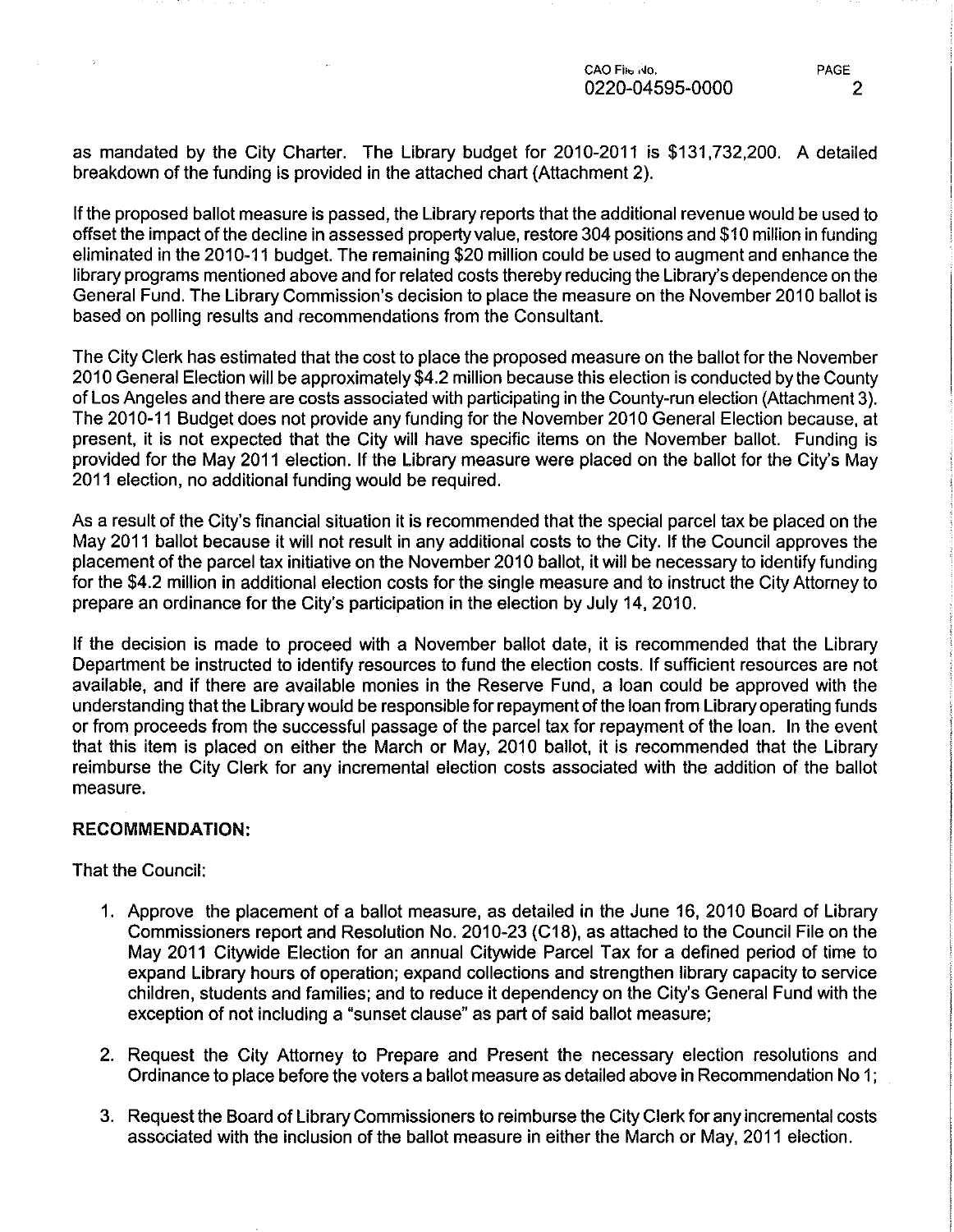**CAO File No.** *PAGE* 0220-04595-0000 3

# FISCAL IMPACT STATEMENT

The proposed ballot measure could generate an estimated \$30 million in additional dedicated revenue for the Library Department, which if approved by the electorate, could offset costs currently covered by the General Fund for the provision of services to the Library. Additional funding in the amount of \$4.2 million would be required for the City Clerk budget for 2010-11 election costs associated with the placement of this item on the November 2010 ballot. No additional funding or instructions are required if the item is placed on the ballot for the May 2011 City election.

Attachment 1 - Library Commission letter and Resolution C-18 Attachment 2 - Library Funding Detail Attachment 3- September 9, 2010 City Clerk letter on Ballot Measure Costs for 2010 Elections

MAS/MTS/JL VW

÷.

Doc ld: 08100341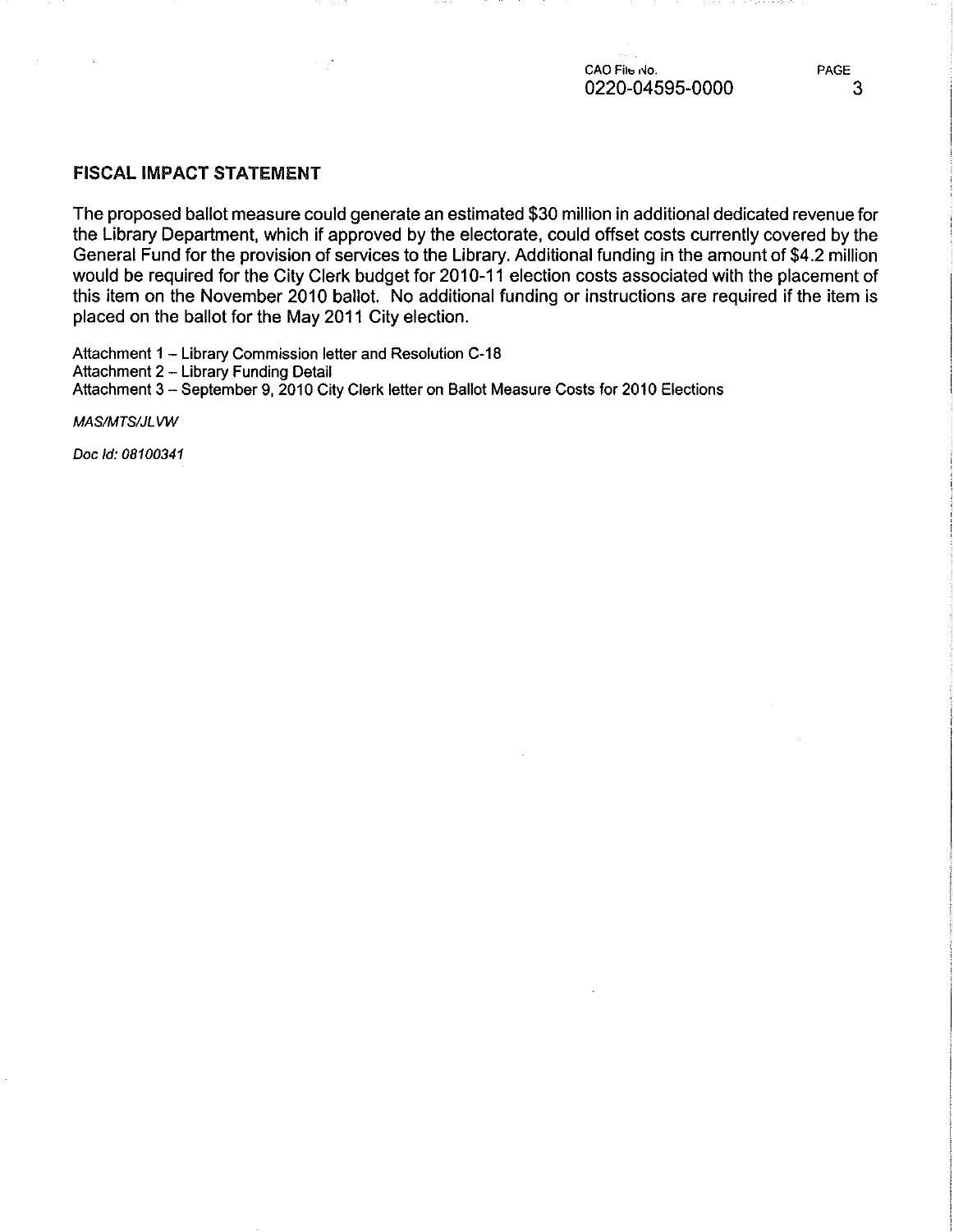#### BOARD OF LIBRARY COMMISSIONERS

DR. TYREE WIEDER

DR. MARSHA HIRANO-NAKANISHI VICE PRESIDENT

> ROBERT A. CHICK CARLOS A. SINGER RITA WALTERS

RAQUEL M. BORDEN BOARD EXECUTIVE ASSISTANT

The Honorable City Council c/o Office of the City Clerk City of Los Angeles

Dear Honorable Members:

CITY OF LOS ANGELES

**CALIFORNIA** 



ANTONIO R. VILLARAIGOSA MAYOR

June 16, 2010

Attachment 1

LOS ANGELES PUBLIC LIBRARY ADMINISTRATIVr OFFICES 630 WEST FIFTH STREET LOS ANGELES, CA 90071

> (213) 228-7515 Phone (213) 228-7096 TDD (877) 488-4327 TDD {TOLL FREE NO.)

MARTiN J. G6MEZ CITY LIBRARIAN

#### BALLOT MEASURE FOR A CITYWIDE PARCEL TAX TO FUND LIBRARY SERVICES

At its meeting held Wednesday, June 16, 2010, the Board of Library Commissioners adopted Resolution No. 2010-23 (C-18) approving the placement of a ballot measure on the November 2, 2010 State General Election for an annual Citywide Library Parcel Tax to maintain and restore Library services and to reduce dependency on the City's General Fund.

If approved by the voters, the tax on each parcel of real property shall be approximately \$3.25 per month (\$39 annual), which would result in revenue of approximately \$30 million per year. Subject to City Council approval, the tax would be adjusted annually by no more than the Consumer Price Index; and include a "sunset clause" that would require voter approval in order to be reviewed after a defined time period; and would include a citizen's advisory oversight board to ensure public accountability.

Your support on this matter would be greatly appreciated by the Board.

Sincerely,

Raque//M. Borden Board Executive Assistant

Encl: Resolution No. 2010-23 (C-18) Staff Report dated June 16, 2010

cc: Honorable Tom LaBonge, Chairperson Arts, Parks, Health & Aging Committee Honorable Bernard Parks, Chairperson Budget & Finance Committee Honorable Eric Garcetti, Chairperson Rules & Election Committee /Jacqueline Wagner, Analyst, CAO Martin Gomez, City Librarian

 $\sum_{i=1}^{\infty}$ --j  $\frac{1}{2}$  $\overline{C}$  $\frac{{\scriptstyle \bigcirc}}{27}$ C.O Ċ0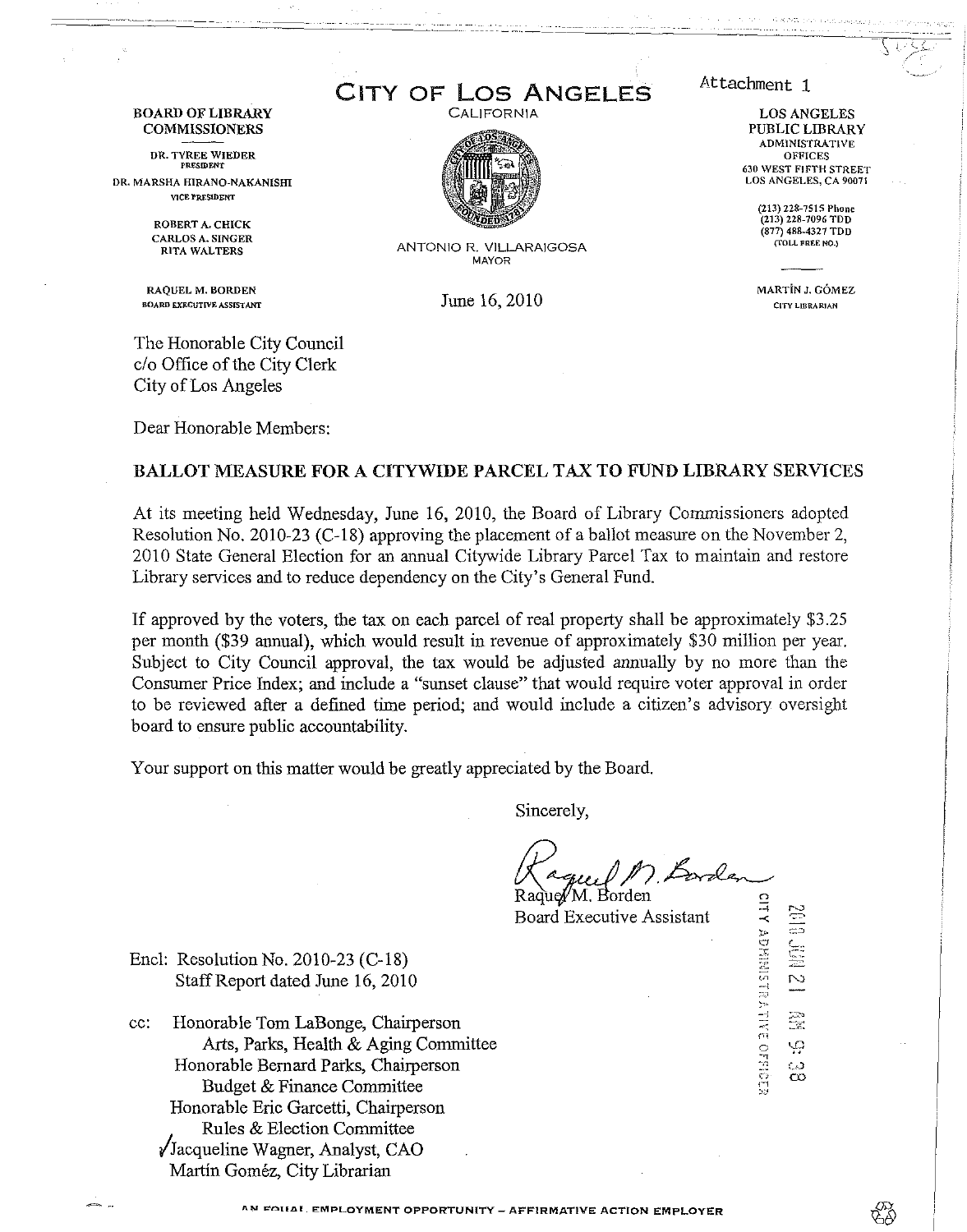**CITY OF LOS ANGELES** CALIFORNIA



ANTONIO R. VILLARAIGOSA MAYOR

June 16, 2010

Attachment 1

LOS ANGELES PUBLIC LIBRARY ADMINISTRATIVE **OFFICES** 630 WEST F!FfH STREET LOS ANGELES, CA 90071

(213) 228-7515 Phone (213) 228-7096 TDD (877) 488-4327 TOO [f0LL FREE NO.)

MARTiN J. G6MEZ CITY LIBRARIAN

The Honorable Antonio Villaraigosa Mayor, City of Los Angeles Room 303, City Hall Attn: Pamela Finley, Legislative Coordinator

Dear Mayor Villaraigosa:

BOARD OF LIBRARY COMMISSIONERS DR. TYREE WIEDER DR. MARSHA HIRANO-NAKANISHI VICE PR£SIDENT ROBERT A. CHICK CARLOS A. SINGER RITA WALTERS

> RAQUEL M. BORDEN BOARD EXECUTIVE ASSISTANT

#### BALLOT MEASURE FOR A CITYWIDE PARCEL TAX TO FUND LIBRARY SERVICES

At its meeting held Wednesday, June 16, 2010, the Board of Library Commissioners adopted Resolution No. 2010-23 (C-18) approving the placement of a ballot measure on the November 2, 2010 State General Election for an annual Citywide Library Parcel Tax to maintain and restore Library services and to reduce dependency on the City's General Fund.

If approved by the voters, the tax on each parcel of real property shall be approximately \$3 .25 per month (\$39 annual), which would result in revenue of approximately \$30 million per year. Subject to City Council approval, the tax would be adjusted annually by no more than the Consumer Price Index; and include a "sunset clause" that would require voter approval in order to be reviewed after a defined time period; and would include a citizen's advisory oversight board to ensure public accountability.

Your support on this matter would be greatly appreciated by the Board.

Sincerely,

1 Boslan

Raquel M. Borden Board Executive Assistant

Encl: Resolution No. 2010-23 (C-18) StaffReport dated June 16,2010

cc: Honorable Tom LaBonge, Chairperson / Arts, Parks, Health & Aging Committee  $\sqrt{3}$ acqueline Wagner, Analyst, CAO Martin Gomez, City Librarian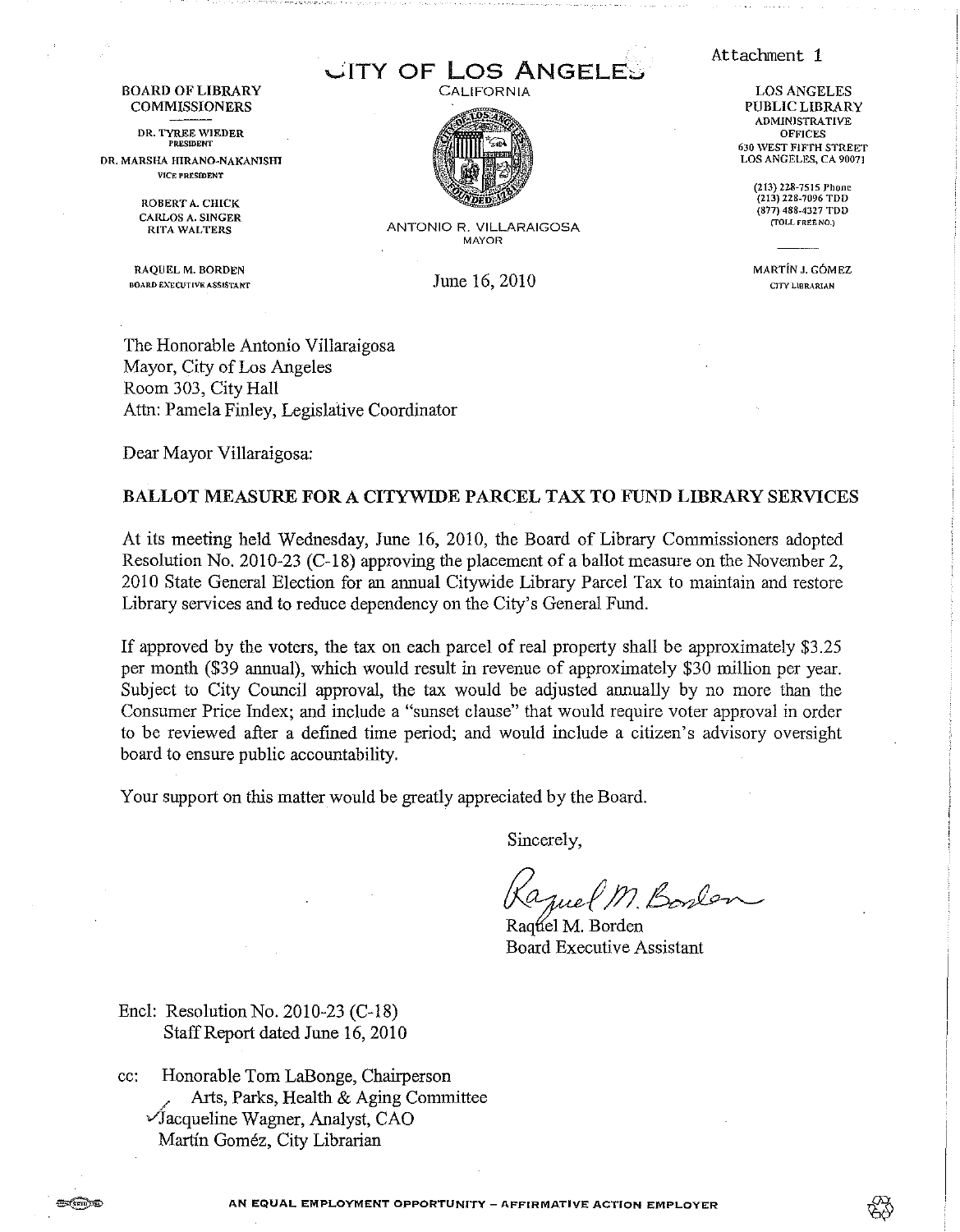Attachment 1

LOS ANGELES PUBLIC LIBRARY ADMINISTRATIVE **OFFICES** 630 WEST FIFTH STREET LOS ANGELES, CA 90071

> (213) 228-7515 Phone (213) 228-7096 TDD (877) 488-4327 TDD {TOLL FREE NO.)

MARTiN J. G6MEZ CITY LIDRARIAN

BOARD OF LIBRARY **COMMISSIONERS** 

DR. TYREE WIEDER PRESIDENT OR. MARSHA HIRANO~NAKANISHI

\'JCE PRESIDENT

ROBERT A. CHICK CARLOS A. SINGER RITA WALTERS

RAQUEL M. BORDEN BOARD EXECUTIVE ASSISTANT



.ITY OF LOS ANGELE. CALIFORNIA

> ANTONIO R. VILLARAIGOSA MAYOR

> > June 16,2010

#### LIBRARY RESOLUTION NO. 2010-23 CC-18)

RESOLVED that the Board of Library Commissioners approve the placement of a ballot measure on the November 2, 2010 State General Election for an annual Citywide Library Parcel Tax for a defined period of time to expand Library hours of operation; expand collections, and strengthen library capacity to service children, students, and families; and to reduce its dependency on the City's General Fund; and

FURTHER RESOLVED that the Board of Library Commissioners instruct staff to transmit this request to the Mayor and City Council for consideration and approval.

This is a true copy:

Negue - 1'1. <del>Donde</del>

Board Executive Assistant

Adopted by the following votes:

AYES: Chick Hirano-Nakanishi Singer Walters

NOES: None

ABSENT: Wieder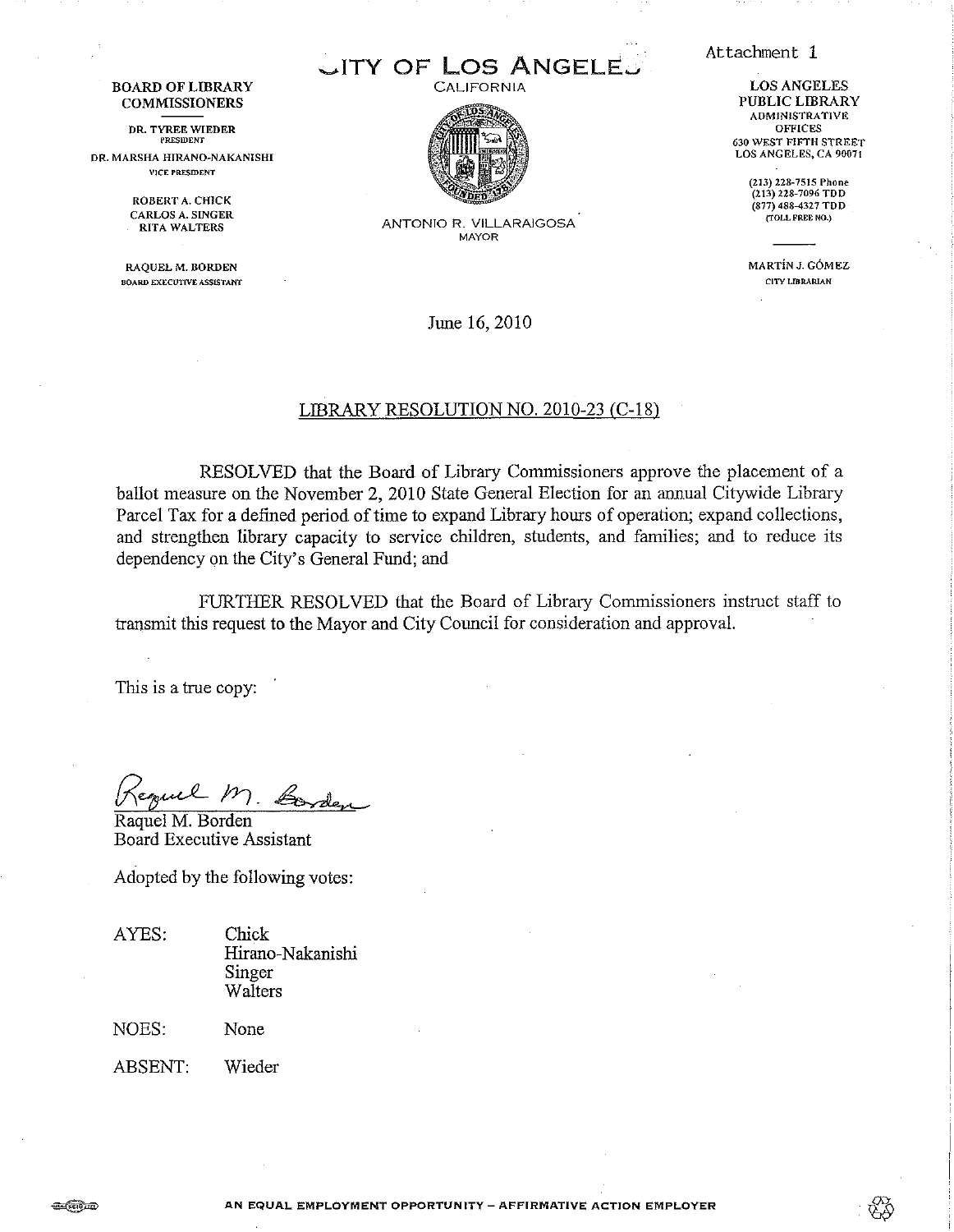# LIBRARY DEPARTMENT

# BOARD REPORT

June 16, 2010

### TO: Board of Library Commissioners

# FROM: Martin Gómez, City Librarian  $\gamma$  // $\gamma$

# SUBJECT: ·APPROVAL OF A BALLOT MEASURE FOR A CITYWIDE PARCEL TAX TO FUND LIBRARY SERVICES

#### RECOMMENDATIONS

THAT The Board of Library Commissioners adopt the following resolutions:

RESOLVED, That the Board of Library Commissioners approve the placement of a ballot measure on the November 2, 2010 State General Election for an annual Citywide Library Parcel Tax for a defined period of time to expand Library hours of operation; expand collections, and strengthen library capacity to serve children, students and families; and to reduce its dependency on the City's General Fund; and

FURTHER RESOLVED, That the Board of Library Commissioners instruct staff to transmit this request to the Mayor and City Council for consideration and approval.

### FINDINGS

- 1. Currently, City Charter Section 531 provides that a sum be appropriated annually for the financial support of the Library Department in an amount not less than  $7$ cents on each 100 dollars of assessed value of all real and personal property within the City as assessed for City taxes. Seven cents is equal to .0175 percent of market value.
- 2. The Charter-required appropriation from the General Fund has proven to be insufficient to maintain or increase current service levels to meet the demand at all branches and Central Library. The Library Department's Budget for FY 2010-11 includes funding of \$22 million to reimburse the General Fund for utilities and employees benefits. In addition, the budget reduces the position count by 328 fulltime equivalent positions to 828 positions (a 28% reduction).
- 3. The City Administrative Officer is projecting that the City's deficit could reach \$318.5 million in FY 2011-12. A deficit of this size will likely result in further cuts in Library service.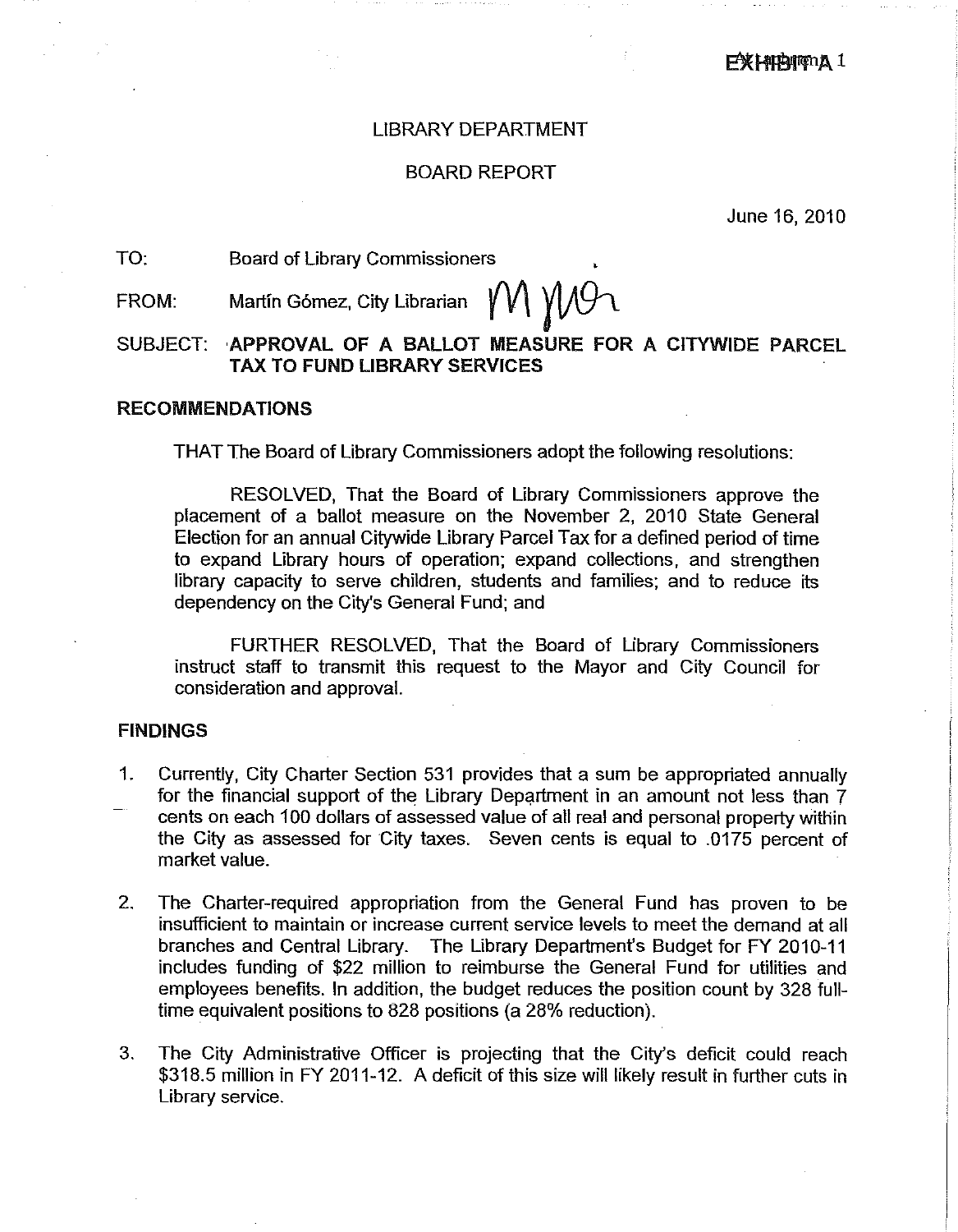4. California state law allows voters to approve a special parcel tax on property, the proceeds of which would be placed in a trust fund, to be used exclusively for a designated purpose.

fra sk

- 5. During May 2010, the firm of FM3 conducted a poll of likely voters in the 2010 November State General Election to determine voter support for a library parcel tax. The poll revealed that 68% of likely voters will or probably will vote yes on the measure.
- 6. A two-thirds majority vote (66 2/3%) of the electorate is required in order for the special parcel tax to pass.
- 7. The Library recommends placing a ballot measure on the November 2, 2010 State General Election to allow City property owners to vote on a parcel tax in order to maintain and restore Library services and to reduce its dependency on the City's General Fund.
- 8. The tax on each parcel of real property shall be approximately \$3.25 per month (\$39 annual), which would result in additional revenue of approximately \$30 million per year. Subject to City Council approval, the tax would be adjusted annually by no more than the Consumer Price Index; and include a "sunset clause" that would require voter approval in order to be reviewed after a defined time period; and include citizen's advisory oversight board to ensure public accountability.
- 9. The purpose of this special tax is to generate funds specifically earmarked for use by the Los Angeles Public Library to provide six-day service, reading incentive programs, after school homework centers, new books and other library materials. A Special Tax Fund would need to be created for the purpose of depositing the funds received. These funds would not be subject to reversion to the Reserve Fund and all interest earnings generated by funds on deposit in the special fund shall remain in the special fund. Any unencumbered monies may be used in a succeeding fiscal year.
- 10. The following entities would be exempt from paying the tax: federal government, state government, any state agency, or any local government agency. The tax would also not be levied against any parcel of property owned or used by an organization designated as a 501(c), (501(d), or 401(a) of Title 26 of the United States Code.
- 11. If approved, the County of Los Angeles would collect payments through an annual assessment on all property tax bills. The tax would be due in two equal installments and would be included in the property tax bills due November 1 and February 1 in each fiscal year.

2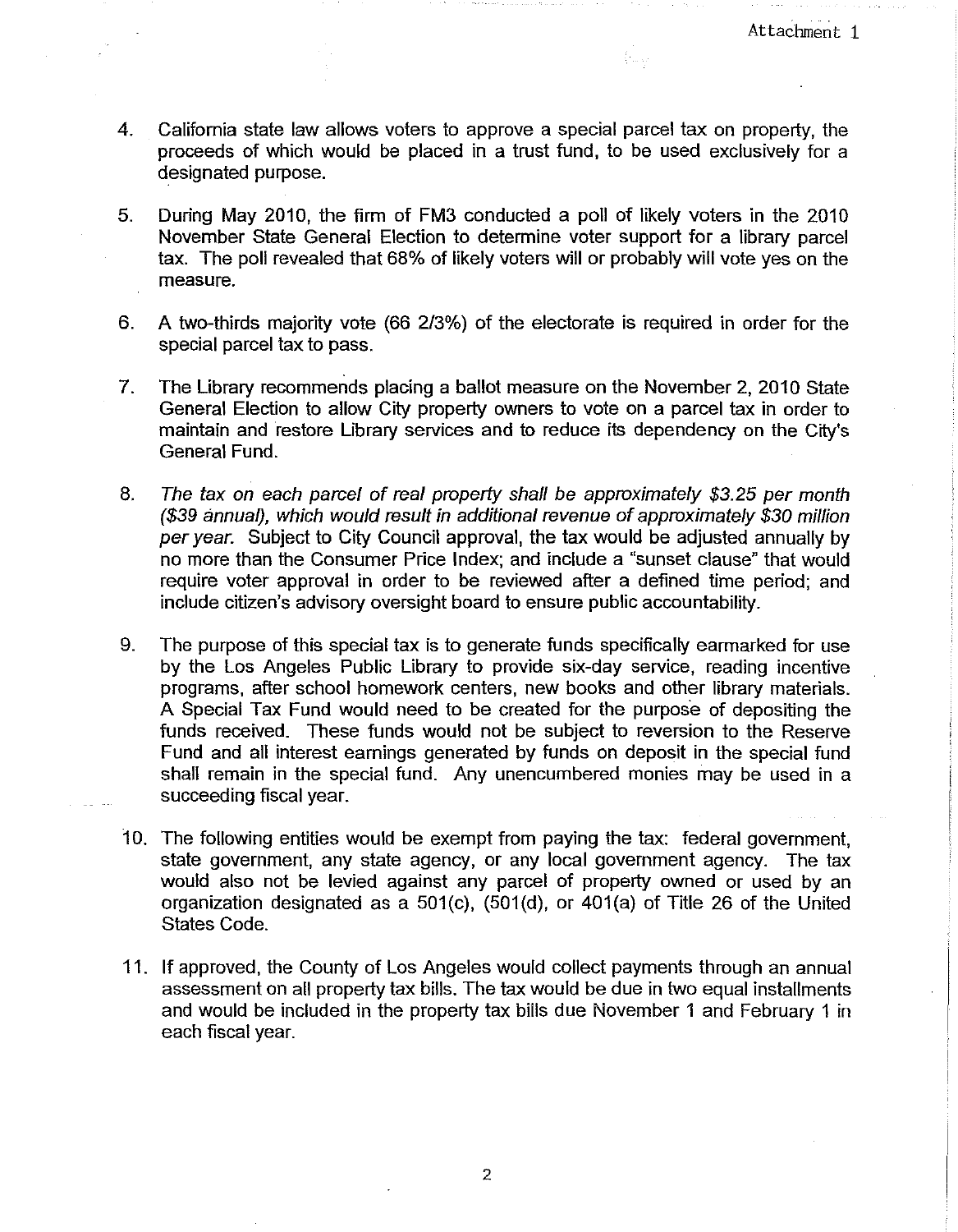12. Local cities such as Pasadena, Monrovia, South Pasadena and San Francisco have successfully passed library parcel taxes in the last few years. The following library parcel tax ballot measures were approved on June 8, 2010:

| Marin County Free Library            | \$49/year 74% Approval   |
|--------------------------------------|--------------------------|
| North County (Santa Clara) Libraries | \$76/year 76.5% Approval |
| San Anselmo Library                  | \$49/year 74.4% Approval |
| San Rafael Library                   | \$49/year 69% Approval   |

Prepared by: Kyle Millager, Business Manager

 $\sim$ 

Reviewed by: Kris Morita, Assistant General Manager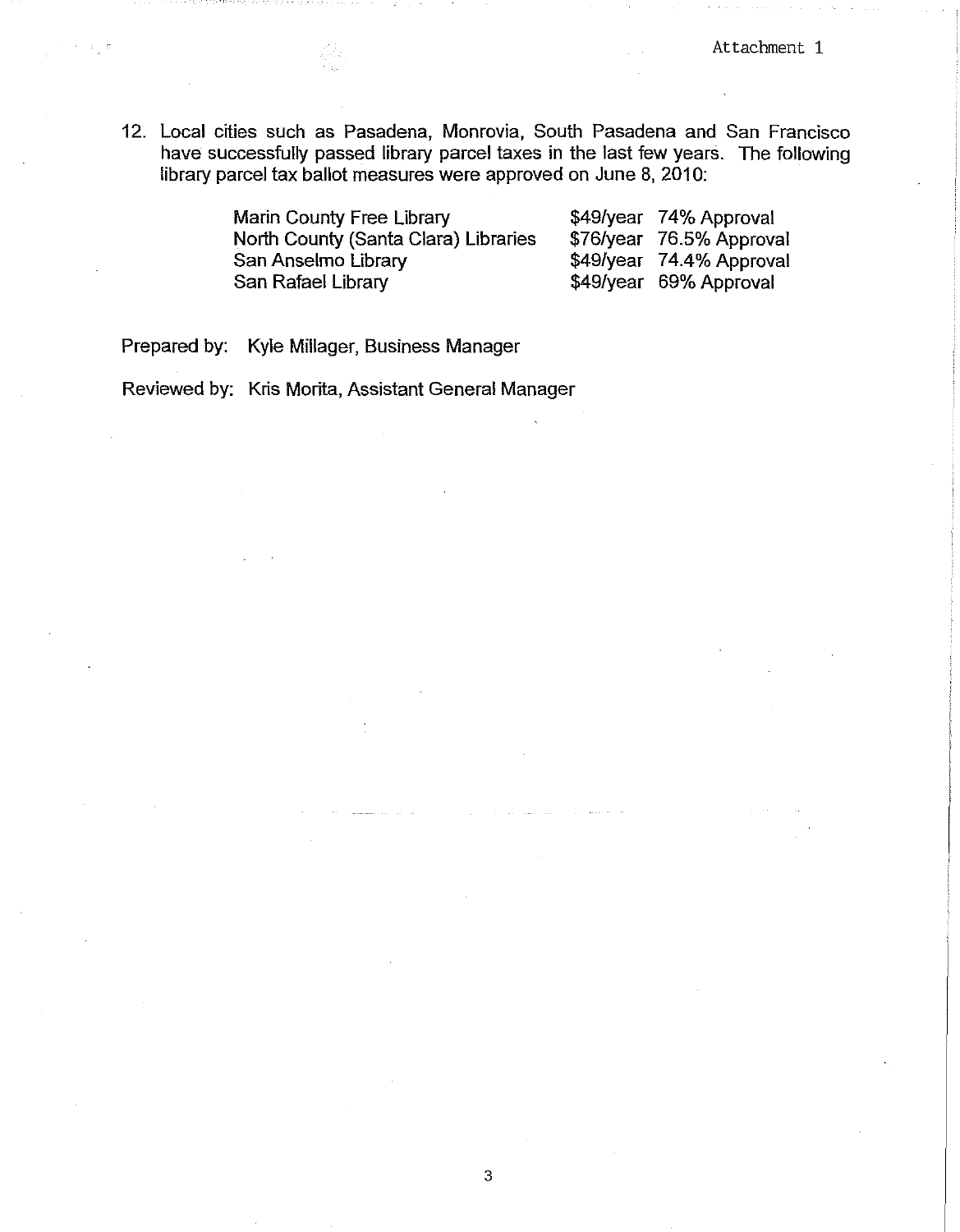# LIBRARY DEPARTMENT Charter-Mandated Appropriation and General Fund Assistance

# Article V, Section 531 entitled "Financial Support" states:

(a) For the financial support of the Library Department, there shall be appropriated an annual sum of not less than 0.0175% of assessed value of all property in the City as assessed for City taxes.

(b) Additional appropriations may be made form the General Fund.

(c) All money derived from (a) and (b) plus sums received by the Library Department from fines, sales, gifts or otherwise in connection with the operation of the library, shall be placed to the credit of the Library Department in a fund to be knows as the Library Fund.

- The Charter-mandated appropriation to Library, although based on assessed valuation for property taxes, is not funded directly by property taxes but rather from unrestricted General Fund revenues;
- Unrestricted General Fund revenues include but are not limited to property taxes.
- In previous budget years and to the extent that funds have been available, the Mayor and Council have provided additional appropriations from the General Fund to the Library Fund.

For 2010-11 based on the 2009 Assessed Valuation prepared by the County Assessor the appropriation for 2010-11 is \$75,902,051, an increase of .58 percent over the 2009-10 appropriation of \$75,463,926.

- The total projected Library revenue and operating budget for 2010-11 is \$82,808,051 including departmental revenue of \$6,906,000.
- The total projected Library budget for 2010-11 is \$131,732,200 and includes \$48,924,149 for related costs from unrestricted general fund monies.

The table below reflects the Library Adopted Budget information and projected departmental revenue amounts for 2010-11.

|                                          | 2009-10 |             | Proposed<br>2010-11 |             |
|------------------------------------------|---------|-------------|---------------------|-------------|
| Charter Mandated Appropriation (CRM)     | \$      | 75,463,926  | \$                  | 75.902.051  |
| Additional GF Appropriation              | \$      |             | \$                  |             |
| <b>Total Appropriation</b>               | \$      | 75,463,926  | \$                  | 75,902,051  |
| Departmental Revenue                     | \$      | 7,051,000   | \$                  | 6,906,000   |
| <b>Total Department Operating Budget</b> | \$      | 82,514,926  | \$                  | 82,808,051  |
| <b>Library Related Costs</b>             | \$      | 52,115,617  | \$                  | 48.924.149  |
| TOTAL LIBRARY BUDGET                     | \$      | 134,630,543 | \$                  | 131 732 200 |
| FY to FY CRM Percentage Change           |         | 7.62%       |                     | 0.58%       |